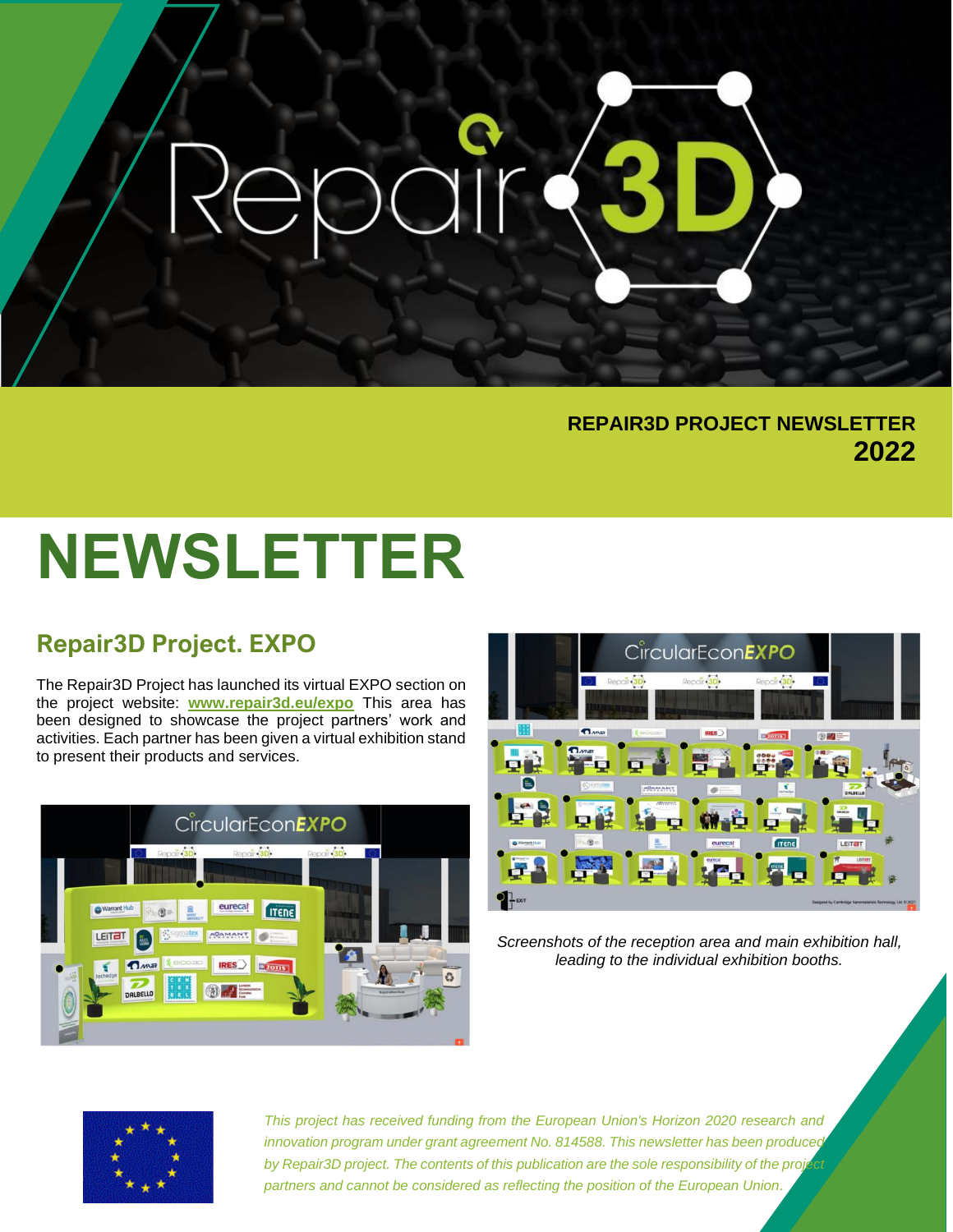

## *www.repair3d.eu*

| Warrant Hub                                 | istatore) una en<br>Albertolo I, Maricolain<br>Harvel Adades II<br>Harvelo vieninge<br>R-NANO | $\widehat{\mathbb{H}}$<br><b>GHENT</b><br><b>UNIVERSITY</b> | AVAMANT                                                                      | <b>RESEARCH CENTER</b><br><b>ITENE</b>                     |  |
|---------------------------------------------|-----------------------------------------------------------------------------------------------|-------------------------------------------------------------|------------------------------------------------------------------------------|------------------------------------------------------------|--|
| LEITET<br><b>Technological Center</b>       | <b>IRT<br/>JULES</b><br>VERNE                                                                 | <b>Sigmatex</b>                                             | eurecat<br>Centre Tecnològic de Catalunya                                    | <b>BIOG3D</b>                                              |  |
| techedge<br><b>Inspiring Trust Globally</b> | <b>DALBELLO</b>                                                                               | $C$ $E$ $N$<br>$T$ $E$ $X$<br>BEL                           | <b>TIMALER</b>                                                               | <b>CAMBRIDGE</b><br><b>NANOMALIRIALS</b><br>TECHNOLOGY LTD |  |
|                                             |                                                                                               | $\bigcirc$<br><b>JOTIS</b>                                  | <b>LAVRION</b><br><b>TECHNOLOGICAL</b><br><b>CULTURAL</b><br><b>PARK</b><br> |                                                            |  |